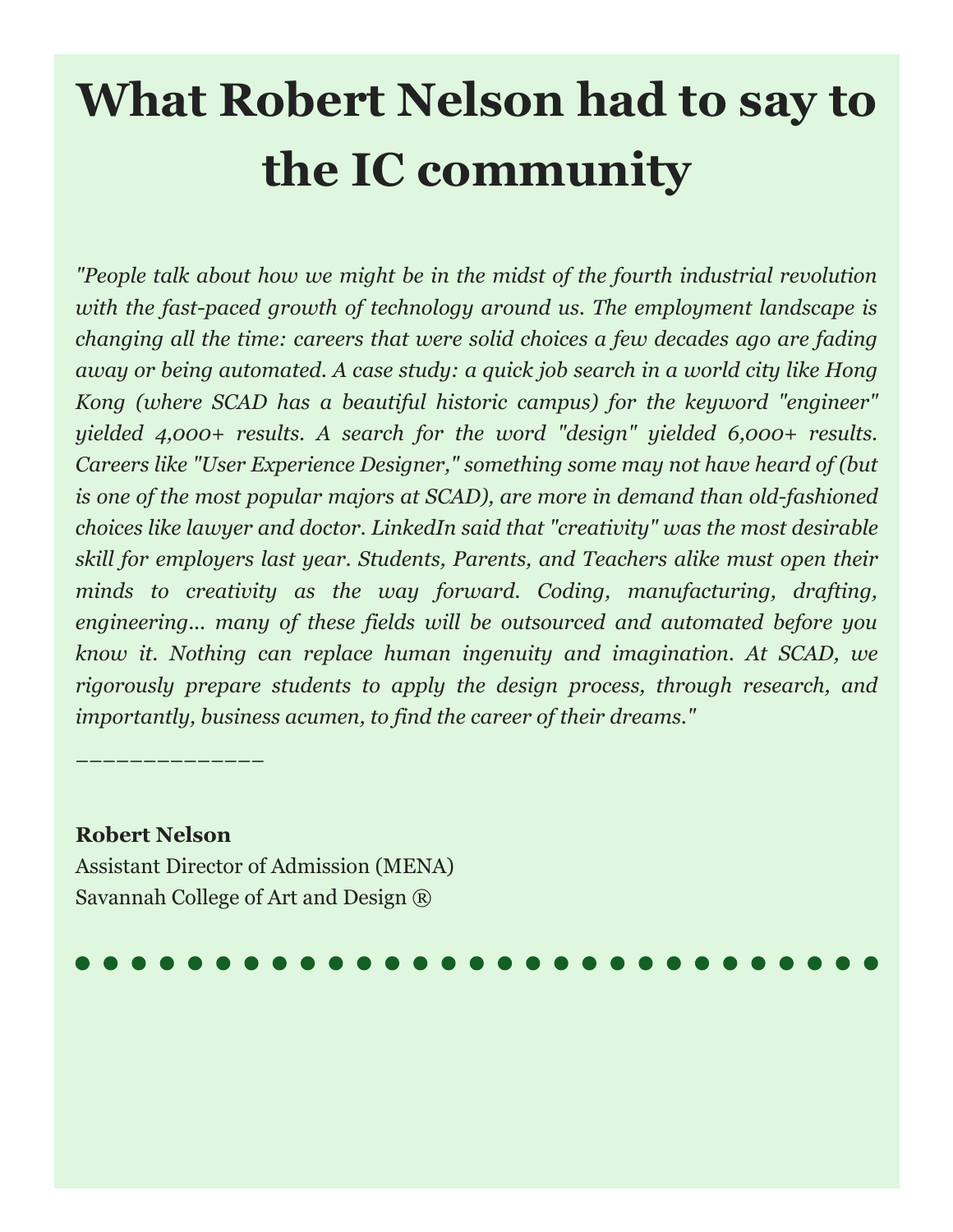

Riad Hamade - Class of 2013

I graduated from Penn in December 2017, with two Bachelor degrees and a Master degree in Engineering. A few months later, after traveling across the world, I joined McKinsey & Company's Philadelphia office as a Business Analyst. McKinsey is a business consulting firm that advises leading companies and institutions as well as government and nonprofit organization on issues of strategy, organization, technology, and operations.

Every week, I travel somewhere to meet with a team to serve our clients, helping solve some of the most challenging problems they are currently facing. While McKinsey does not expect analysts to focus on specific areas, I am most excited about STEM-driven topics such as transportation, manufacturing, automotive, infrastructure, etc.

**[Read](https://docs.google.com/document/d/1FeqULnH3rInCjUfB8NG67THJUDHNoa_Uuevcg2IJG8s/edit?ts=5c598103) More**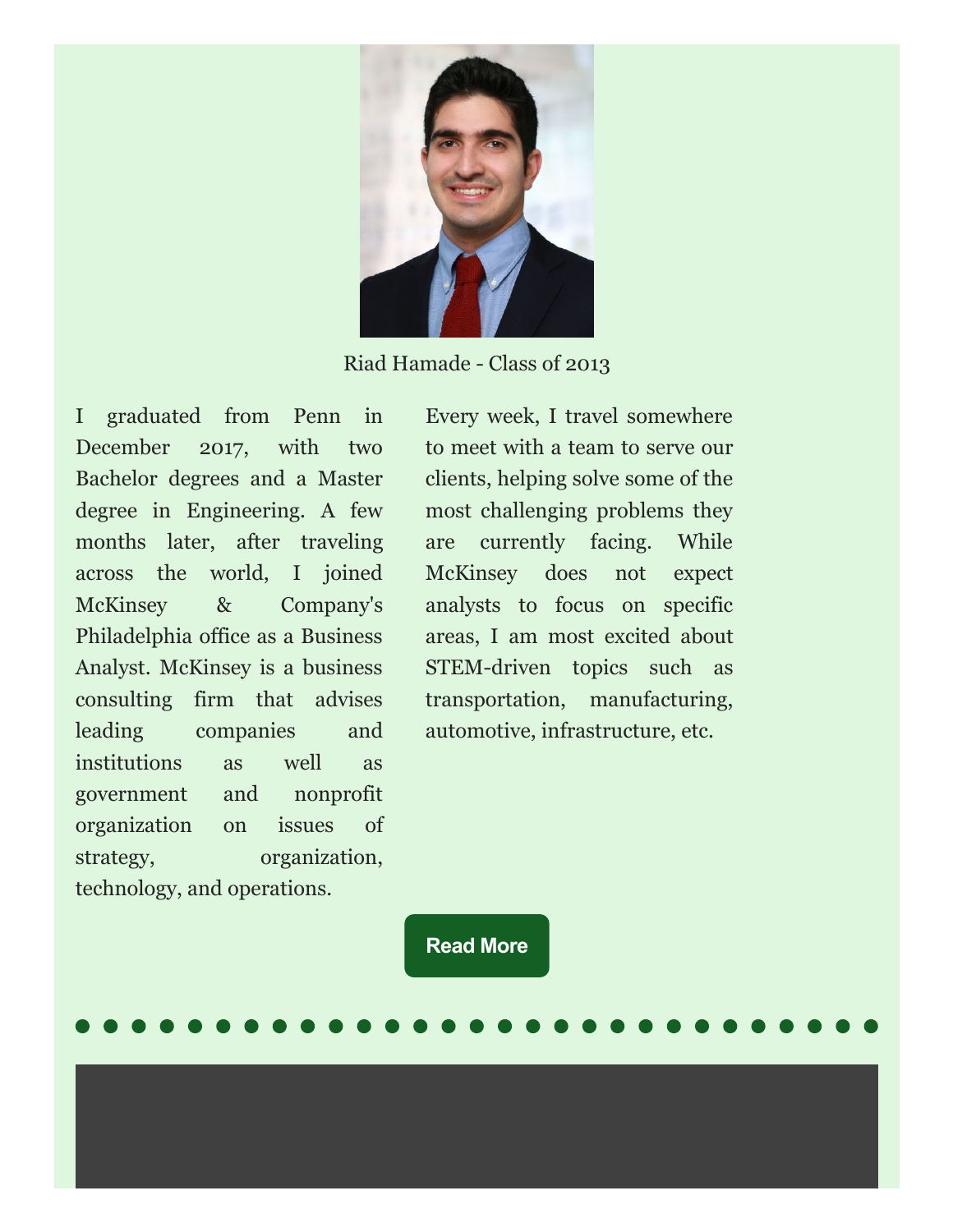

In an ever-changing academic climate and competitive job market, LAU strives to be among the best. The university is beginning to introduce in its curriculum courses about artificial intelligence, robotics, data analytics, and machine learning to guarantee that its students are best prepared for the modern workforce. These courses affect all disciplines from engineering to the arts, as well as business majors and the health sciences. Furthermore, the university continues to forge solid relationships with local and international companies and institutions such as BMW and the European Organization for Nuclear Research (CERN), among others, to increase student employability and international visibility. Currently, and according to the QS Graduate Employability Rankings, 82 percent of LAU graduates secure full-time employment within six months of graduation.

> Ali A. Khaled Senior Student Recruitment Officer Lebanese American University







AUB is now a member of the Common Application (the Common App) and thus students can apply online with one application profile to AUB and 850 other member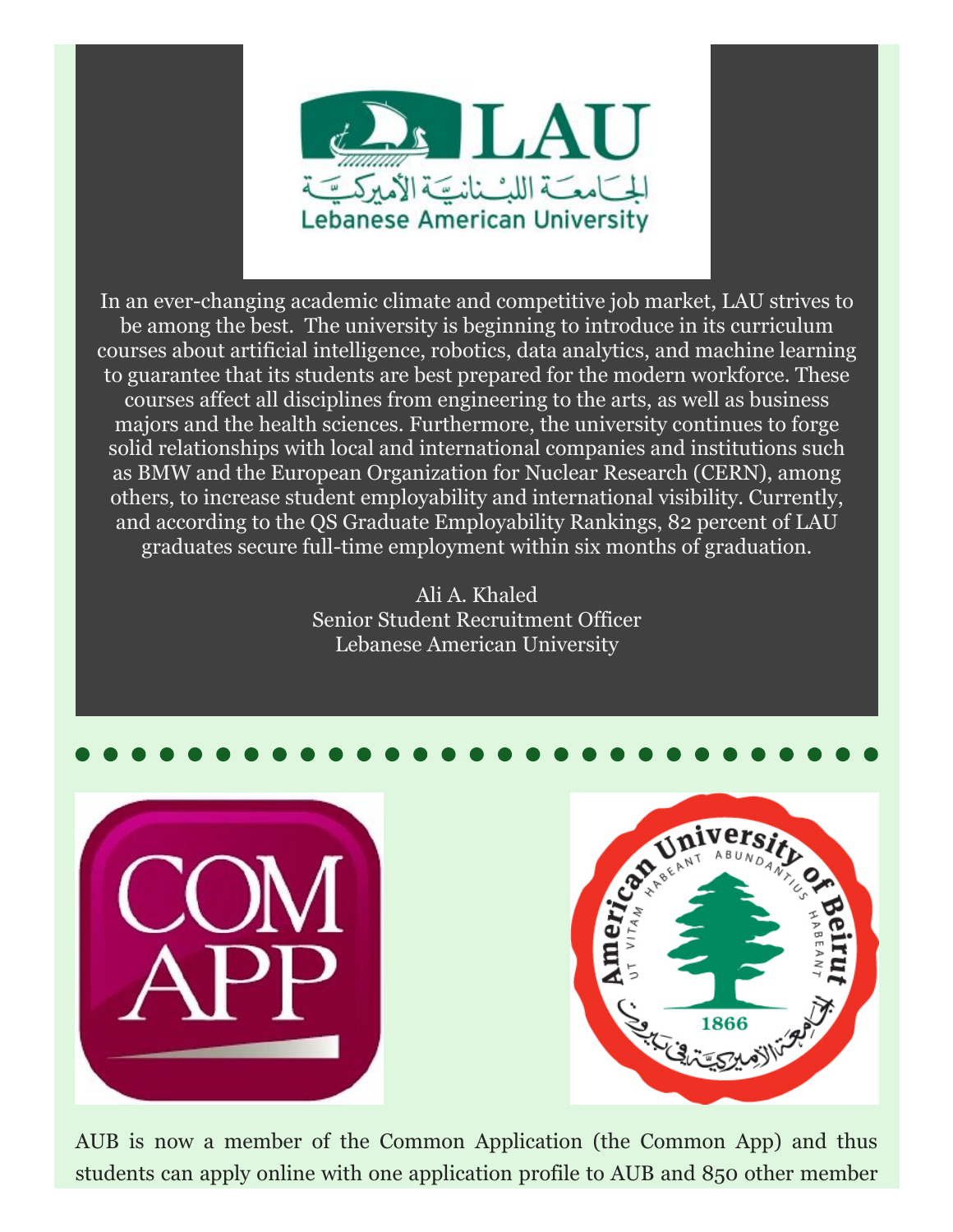# universities.

The Common App features a mobile application that can be used to get alerts and notifications about deadlines and it provides an easy way to see when required documents (like high school grade transcripts or recommendations) are submitted by the school counselor or teachers. Students will receive from us important emails (with an AUB Application ID) when we process their Common App applications or additional documents. Please use the below link for this purpose:

# [Apply to AUB On-line with The Common Application](https://www.commonapp.org/how-apply/)

The above link is also posted on our admissions website which is rich with updated information. Therefore, I encourage your students to always check it for the most updated information regarding Admissions to AUB: [www.aub.edu.lb/admissions/](http://www.aub.edu.lb/admissions/)



**Discover Germany Information session for students who would like to continue their studies in Germany Thursday, February 7th IC Secondary School 12:15 - 1:00**

**DAAD Information Center Beirut Deutscher Akadmischer Austauschdienst (DAAD) German Academic Exchange Service**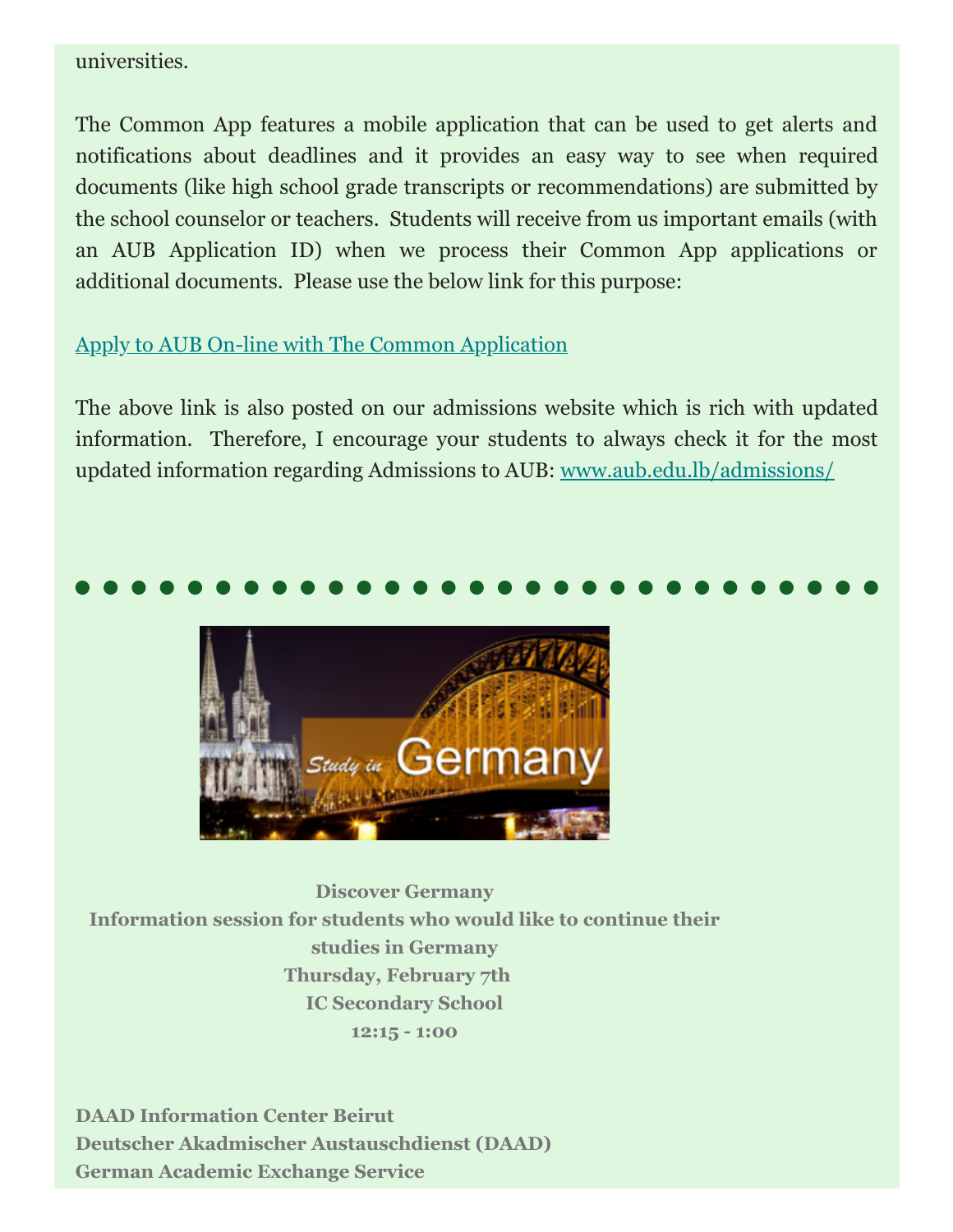

**CIS College Tour Monday, March 4th 12:15 -1:00 IC Secondary School 25-35 US institutions Specific universities to be announced soon!**





"With close to 400 bachelor programmes taught entirely in English, affordable fees, universities in the top 2% worldwide and over 90% of the population speaking English it is no wonder more and more international students find their way to the Netherlands! And then we have not even talked about the chocolate we have for breakfast…

As for the universities, we are coming over with University College Roosevelt and University College Utrecht, both international, residential honors colleges of Utrecht University offering liberal arts and sciences (BA/BSc). Both have about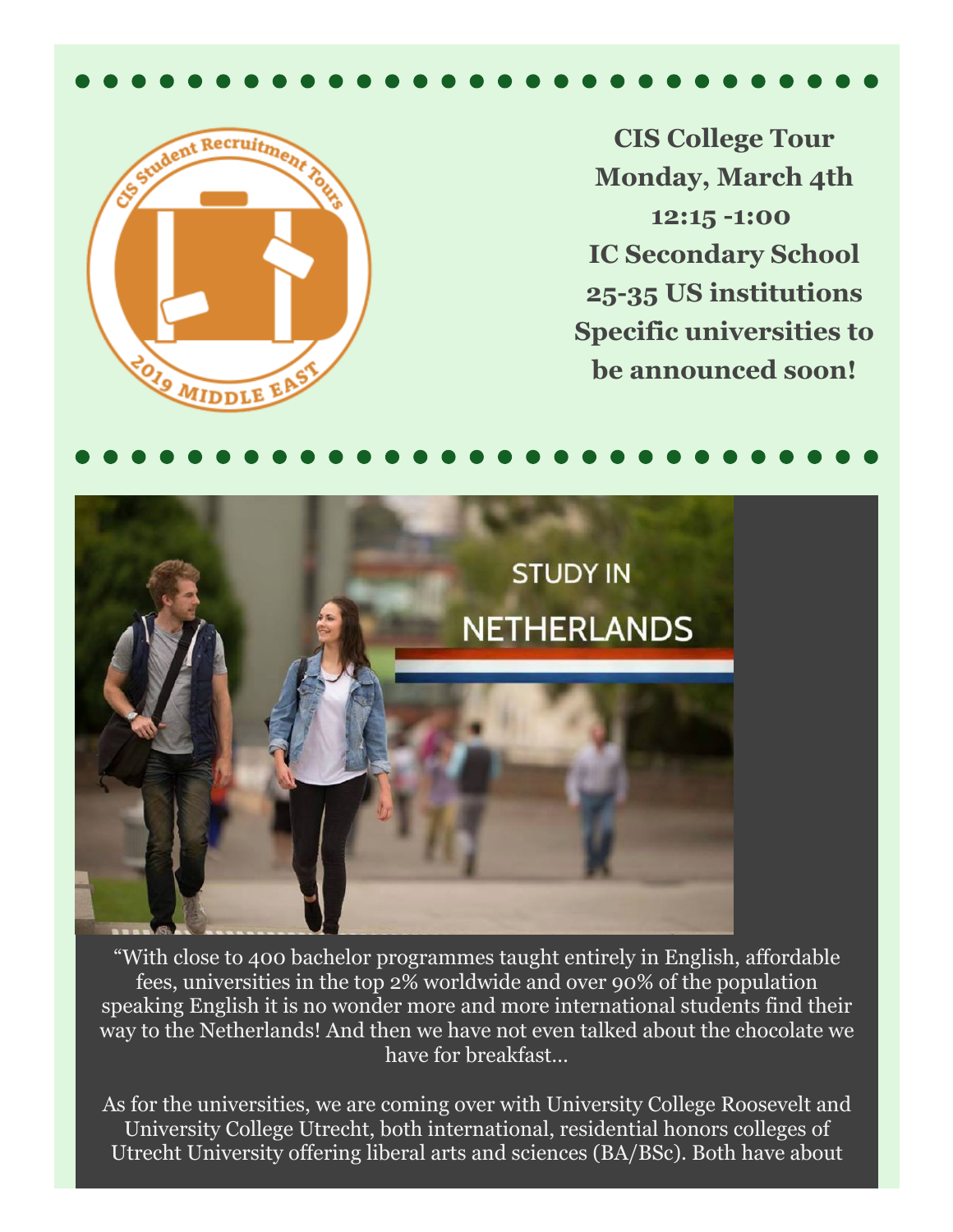# 600 students of which 50% comes from abroad.

We will be joined by the Rotterdam Business School (RBS), the international business school of Rotterdam University of Applied Sciences which offers five different bachelor programmes in the area of International Business."

# **SAVE THE DATE: MARCH 18th**



# **Job Shadow Day**

Grade 11 students are expected to spend 2 full days at the same organization.

International College has identified March 7 for grade 10 and March 7 and 8 for grade 11 for a job shadow experience for all students in grades 10 and 11.

No classes will be scheduled for these students on this day; therefore all students are expected to attend a job shadow.

# **Friday February 8th, 12:15 - 1:00**

**International College**